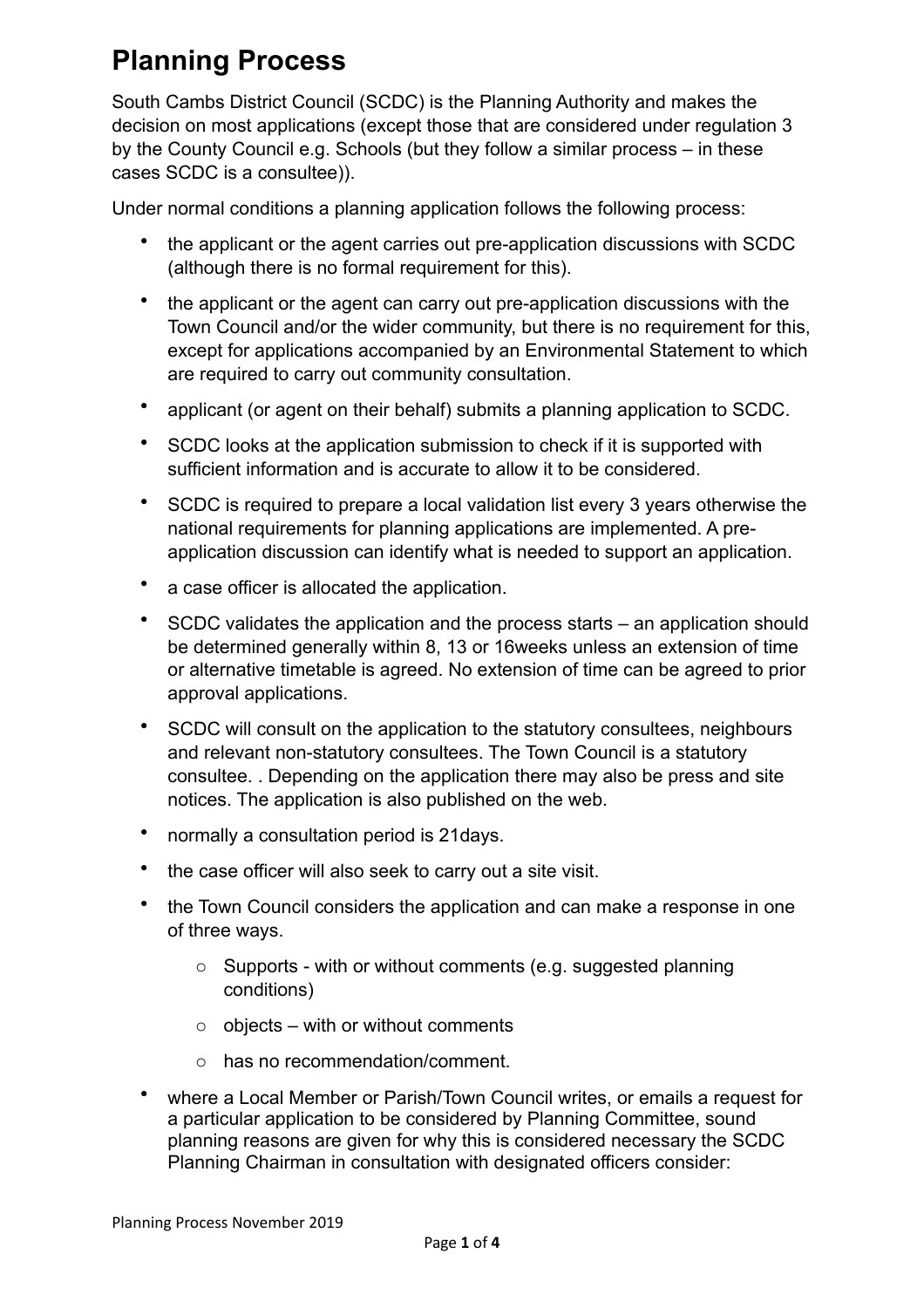- o Relevant material planning considerations raising significant planning concerns.
- o Significant implications for adopted policy.
- o The nature, scale and complexity of the proposed development.
- SCDC then the case officer considers the consultation responses, planning policy and material planning considerations and prepares a report.
	- o if their opinion that the case raises no significant issues calling for matters to be considered by Committee the application can be delegated approved or refused after checking with a relevant senior officer (e.g. could be signed by team leader, principal planning officer or assistant director, for example).
	- $\circ$  on an application where the delegation agreement outlined in the Council's Constitution (below) is exceeded or where the Chairman considers it appropriate, this will go to the Planning Committee of the District Council for consideration and decision.
- on certain planning applications a s106 agreement is negotiated by officers and completed before a decision can be issued.
- all pre-commencement conditions must be agreed with the applicant prior to decision. It is best practice of the wording of all conditions to be agreed wherever practical. The applicant has 10days to consider pre-commencement planning conditions.
- the decision is then sent to the applicant or the agent in the form of a Decision Notice and copied to the Town Council and published on the web.
- if the applicant or the agent is aggrieved by the decision of the local planning authority to refuse permission for the proposed development then they can appeal to the Secretary of state for the environment under section 78 of the Town and County Planning Act 1990.
- the applicant can also appeal against non-determination if the timetable exceeds the statutory/agreed timescales.
- if an objector/interested party is aggrieved by the decision they should complain through the Council's complaints procedure which could then be progressed to the Ombudsman for Local Government if the issue is not resolved.
- on certain applications (e.g. a significant departure from the development plan) and applications supported by an Environmental Statement the Council should notify the National Planning Casework Unit (on behalf of the Secretary of State) as to whether the application needs to be called-in for independent consideration.
- if an aggrieved person (can be an applicant) considers that the Council has erred in law, they can lodge a Judicial Review to the application with the High Court. This must be done within 6weeks of the decision.